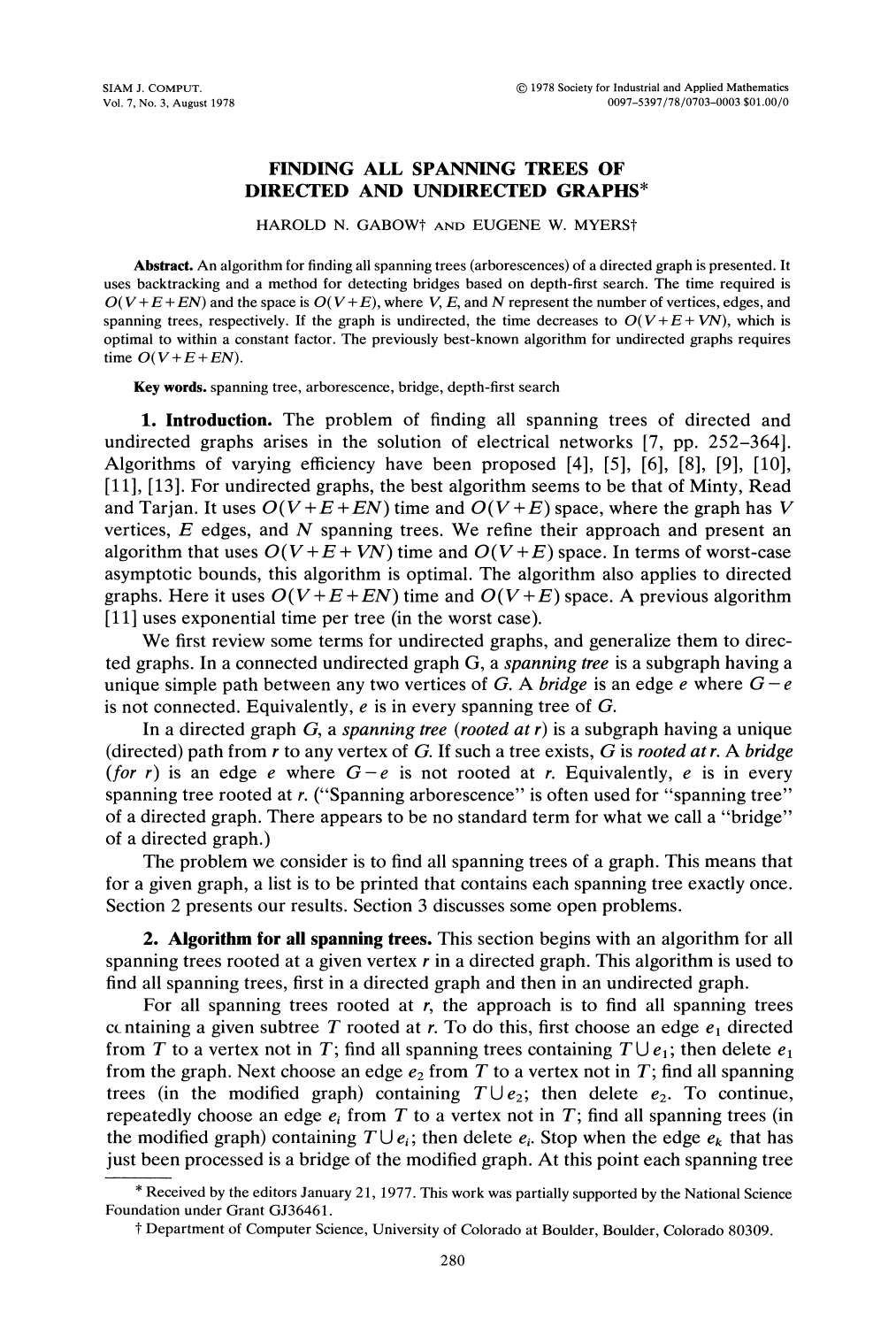containing T has been found (exactly once). For if <sup>a</sup> spanning tree does not contain any  $e_i$ ,  $i < k$ , it must contain the bridge  $e_k$ .

This basic approach needs an efficient method for discovering when an edge  $e$  is a bridge. This can be done in a variety of ways; set merging techniques and edge exchanges are two possibilities [3 ]. Below we describe a method based on depth-first search.

We choose edges  $e$  so the tree  $T$  grows depth-first. More precisely, we always add the edge  $e$  to  $T$  that originates at the greatest depth possible. Now suppose all spanning trees containing  $T \cup e$  have been found, and we want to check if e is a bridge. Let L be the last spanning tree found that contains  $T \cup e$ , and let  $e = (u, v)$ . Intuitively, in  $L$ , vertex  $v$  has the fewest descendents possible (among all spanning trees containing  $T \cup e$ ). Equivalently, no edge goes from a nondescendent of v to a proper descendent of v. (This is proved below in Lemma 3.) So  $e$  is a bridge when no edge (besides  $e$ ) goes from a nondescendent of v to v. This observation gives an efficient bridge test.

To grow T depth-first requires some care. The algorithm below uses  $F$ , a list of all edges directed from vertices in  $T$  to vertices not in  $T$ .  $F$  uses stack operations: to enlarge T, an edge  $e$  is popped from the front of  $F$  and added to  $T$ ; new edges for  $T \cup e$  are pushed onto the front of F. In addition when e is added to T, some edges are removed from  $F$ ; when e is removed from T, these edges are restored in F. It is crucial that the remove and restore operations leave the order of edges unchanged in F. Otherwise, T will not grow depth-first.

Besides  $F$ , the algorithm uses lists  $FF$ . Each recursive invocation has a local  $FF$ list. It is used to reconstruct the original  $F$  list. It is managed as a stack.

The algorithm also uses data structures for  $T$ , the current tree, and  $L$ , the last spanning tree output thus far. The algorithm is given below in ALGOL-like notation.

|                       | <b>procedure</b> $S$ ; <b>comment</b> $S$ finds all spanning trees rooted        |
|-----------------------|----------------------------------------------------------------------------------|
|                       | at r in a directed graph $G$ rooted at r; begin                                  |
|                       | procedure GROW; comment GROW finds all spanning                                  |
|                       | trees rooted at $r$ containing $T$ ; begin                                       |
| 1.                    | if T has V vertices then begin $L \leftarrow T$ ; output $(L)$ end               |
| 2.                    | else begin make FF an empty list, local to GROW;                                 |
| 3.                    | repeat                                                                           |
| 4. new tree edge:     | pop an edge $e$ from $F$ ; let $e$ go from $T$ to vertex $v$ ,<br>$v \notin T$ ; |
| 5.                    | add $e$ to $T$ ;                                                                 |
| 6. update $F$ :       | push each edge $(v, w)$ , $w \notin T$ , onto F;                                 |
| 7.                    | remove each edge $(w, v)$ , $w \in T$ , from F;                                  |
| 8. recurse:           | GROW:                                                                            |
| 9. restore $F$ :      | pop each edge $(v, w)$ , $w \notin T$ , from F;                                  |
| 10.                   | restore each edge $(w, v)$ , $w \in T$ , in F;                                   |
| 11. delete $e$ :      | remove $e$ from $T$ and from $G$ ; add $e$ to $FF$ ;                             |
| 12. bridge test:      | if there is an edge $(w, v)$ , where w is not a                                  |
|                       | descendent of v in L then $b \leftarrow$ false else $b \leftarrow$ true;         |
| 13.                   |                                                                                  |
| 14. reconstruct $G$ : | until $b$ ;                                                                      |
|                       | pop each edge $e$ from FF, push $e$ onto F, and add $e$ to $G$ ;                 |

end end GROW;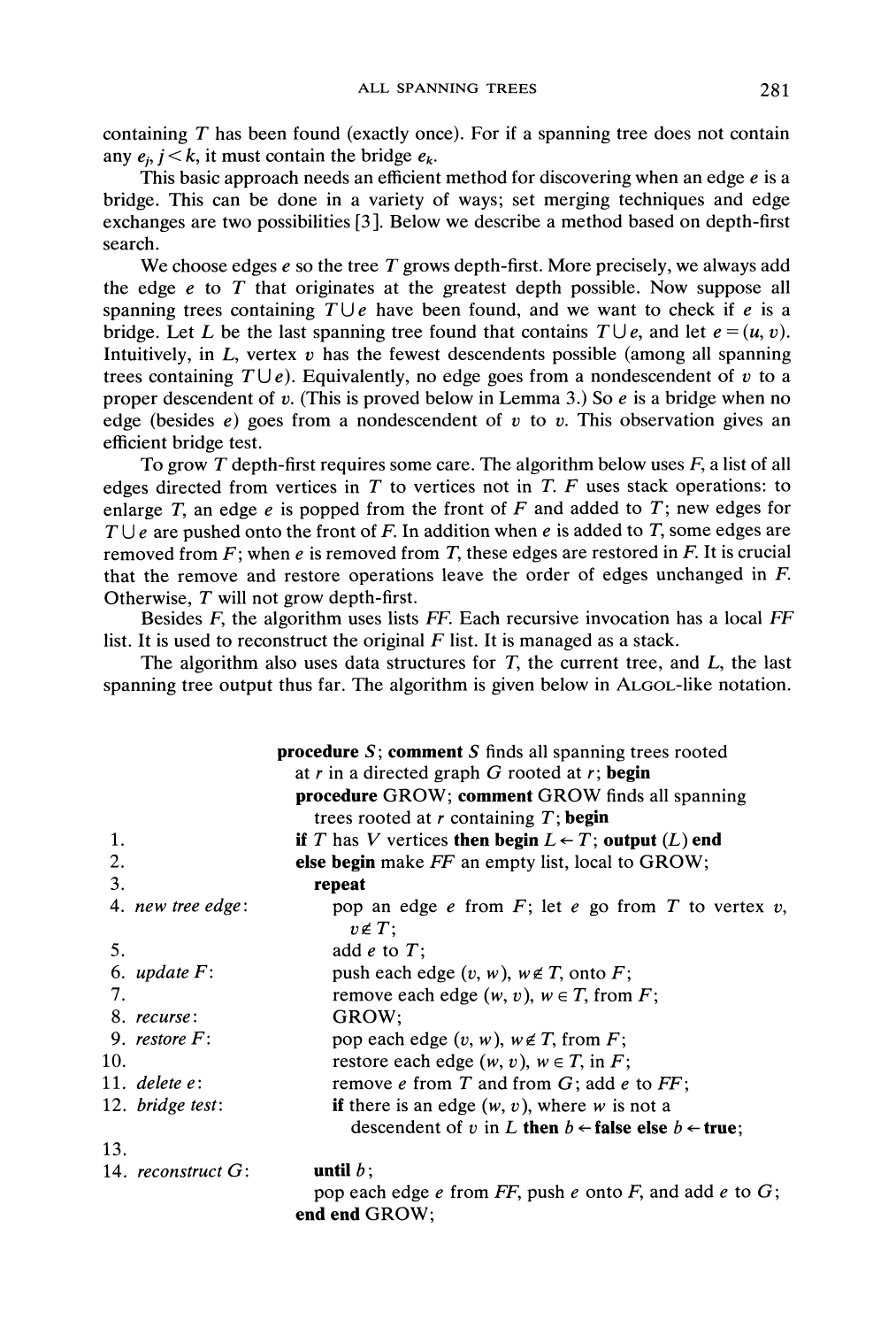

FIG. 1. Example graph.

15. start: 16. initialize  $T$  to contain the vertex  $r$ ; initialize  $F$  to contain all edges  $(r, v)$  from  $r$ ; GROW; end S;

Figure <sup>1</sup> shows a graph with four spanning trees rooted at r. Figure 2 shows a computation tree indicating how S finds these trees  $T_i$ ,  $1 \le i \le 4$ . In the computation tree, <sup>a</sup> node represents <sup>a</sup> call to GROW; the arcs directed down from the node correspond to the edges  $e$  added to  $T$  in line 5. For example, the root node first adds edge 1, then deletes <sup>1</sup> and adds 2. Since 2 is a bridge in the modified graph, no other edges are added.

Note the importance of restoring edges in correct order in line 10. When edge 4 is added to get  $T_1$ , edges 5 and 2 are removed from F. If they are restored in opposite order (i.e., 2, 5),  $T_3$  is found, and then  $T_2$ ; then edge 1 is mistakenly declared a bridge, and  $T_4$  is not found.

Now we prove procedure S is correct. Note the original graph  $G$  is modified by GROW, by deleting and replacing edges (lines 11,14). In the discussion below the current graph refers to the edges in the graph at a specified point in the computation.

We first show the tree T grows depth-first. This amounts to showing  $F$  simulates the stack of active vertices in a normal depth-first search.

LEMMA 1. Let GROW be called with  $F$  containing the sequence of edges  $(v_i, w_i), i = 1, 2, \cdots, |F|$ . Then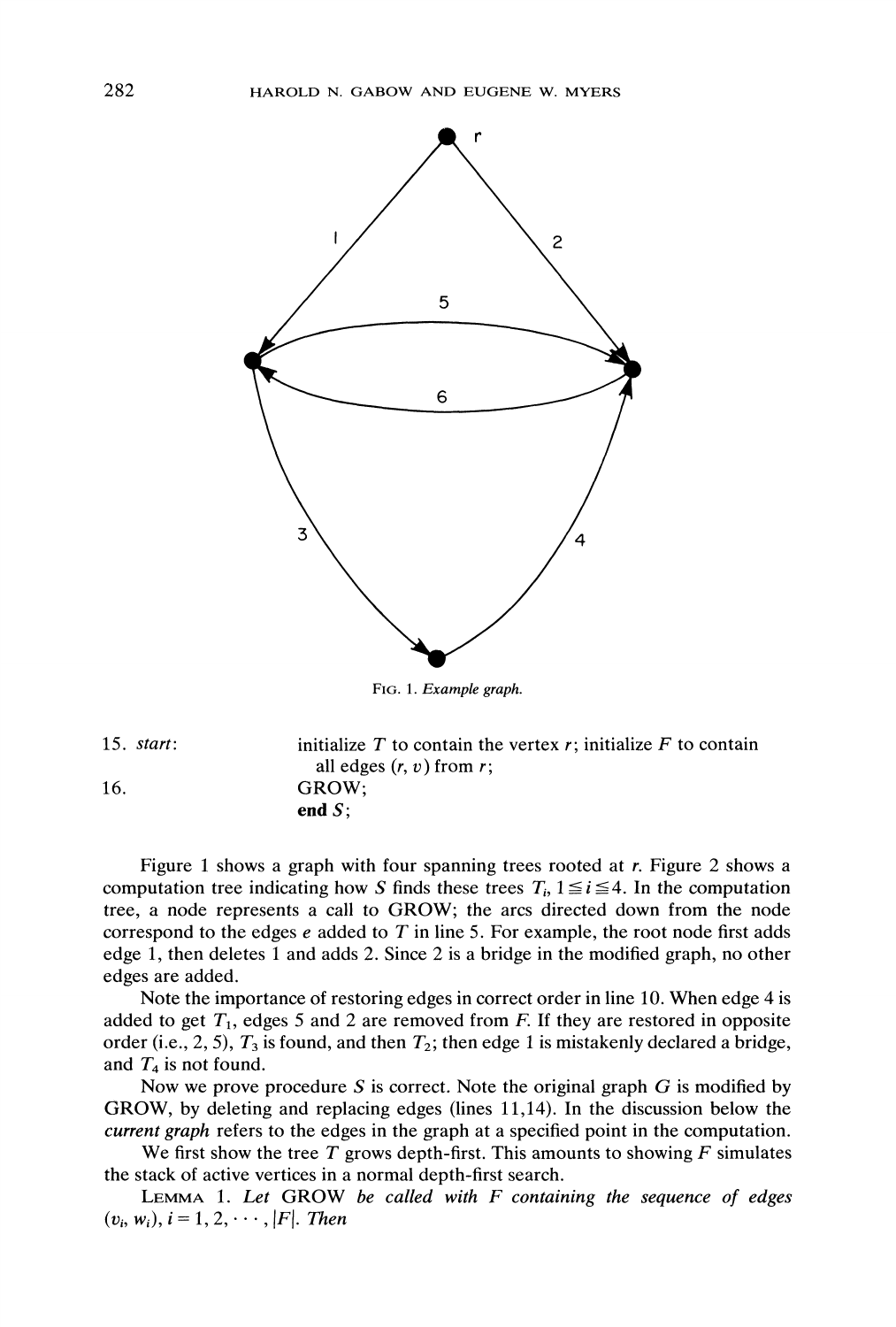

(i) F contains all edges joining T to the rest of the graph, i.e.,  $\{(v, w)|v \in T$ ,  $w \notin T$ ,  $(v, w)$  is in the current graph  $= \{(v_i, w_i) | 1 \leq i \leq |F|\}.$ 

(ii) F contains edges in a "depth-first order", i.e., if  $j \geq i$  then  $v_i$  is a descendent<sup>1</sup> of  $v_i$  in T.

*Proof.* First note that on exit from GROW,  $F$  is identical to what it was on entry. This follows by observing that the changes to  $F$  in lines 4, 6 and 7 are undone by lines 14, 9 and 10, respectively.

Clauses (i)-(ii) of the Lemma hold for the first call to GROW (line 16), by the initialization step (line 15). In general, if clauses (i)-(ii) hold when GROW is called, they hold for the calls made in line 8, by inspection of lines 3-13 and by the preliminary remark. So by induction, clauses (i)-(ii) hold for all calls to GROW.  $\Box$ 

COROLLARY 1. Let  $e_i$ ,  $1 \leq j \leq |T|$ , be the edges in T, indexed in the order they are added to T. Let  $e_i$  be directed to vertex  $v_i$ . Then the descendents of any  $v_i$  in T are vertices  $v_k$ ,  $j \leq k \leq J$ , for some J.

*Proof.* It suffices to show the descendents of a given vertex  $v$  are added to  $T$ consecutively. We do this as follows. Imagine modifying  $G$ , by adding an edge  $(v, 0)$ leading to a dummy vertex 0; in GROW, when v is added to T and edges  $(v, w)$  are pushed onto F (line 6), push  $(v, 0)$  first. Now Lemma 1(ii) shows as long as  $(v, 0)$  is in F, the edges added to T (in line 4) join descendents of v. When  $(v, 0)$  is removed from F, Lemma 1(i) shows there are no edges from descendents of v to vertices not in T. Thus no other vertices become descendents of v. The corollary follows.  $\Box$ 

Now we show the bridge test of line <sup>12</sup> is correct.

 $<sup>1</sup>$  A vertex is considered a descendent, but not a proper descendent, of itself.</sup>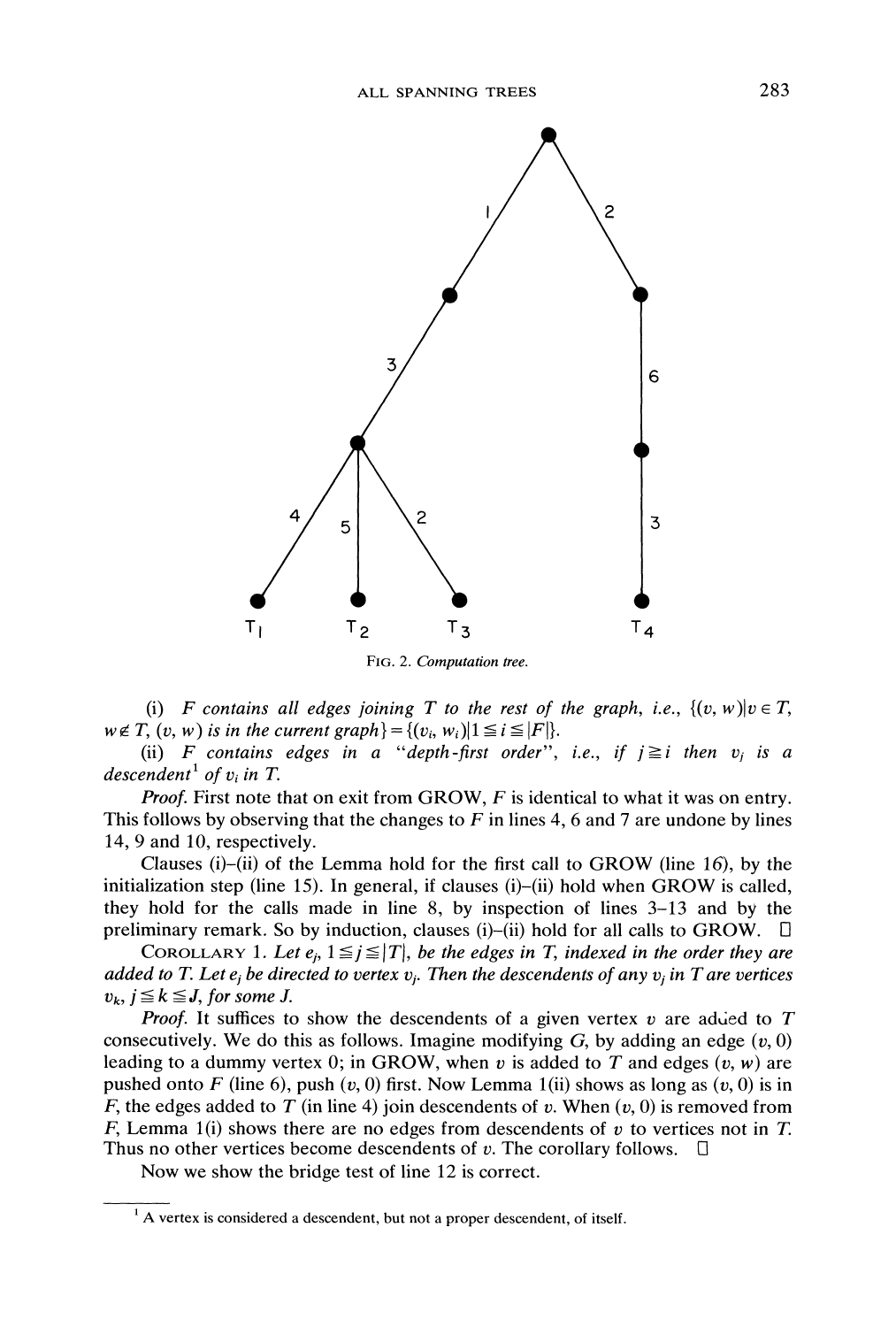LEMMA 2. The bridge test sets b to true exactly when edge  $e$  is a bridge of the current graph.

*Proof.* Let  $e = (u, v)$ , and let D denote the descendents of vertex v in the latest spanning tree L. Below we show that when e's bridge test is executed, the current graph has no edge  $(w, x)$ , where  $w \notin D$ ,  $x \in D - v$ . This suffices to prove the lemma. For e is not a bridge if and only if some path P not containing e goes from  $r$  to v. When there are no edges  $(w, x)$  as above. P must end in an edge  $(w, v)$ ,  $w \notin D$ ; further, P exists if and only if such an edge  $(w, v)$  exists. The bridge test checks if  $(w, v)$  exists. Hence it is correct.

So we must show the current graph has no edge  $(w, x)$ ,  $w \notin D$ ,  $x \in D-v$ . Let the edges in L be  $e_i$ ,  $j = 1, \dots, V-1$ , indexed in the order they are added; let  $e = e_i$ . The bridge test is executed on edges  $e_j$ ,  $j = V-1, \dots, i+1$ , and then on  $e_i = e$ . For  $j > i$ , b is set true. (Otherwise, another spanning tree would be output after  $L$ .)

Now consider any vertex  $x \in D - v$ . By Corollary 1, the edge in L directed to x is some  $e_h$ ,  $h > i$ . So b is **true** for  $e_h$ . Thus no edge  $(w, x)$ ,  $w \notin D$ , exists when  $e_h$ 's bridge test is executed.

So if  $(w, x)$  is in the current graph, it is added in an execution of line 14 following some  $e_k$ 's bridge test, where  $i < k \leq h$ . Corollary 1 shows  $e_k$  joins descendents of v. The edges added following  $e_k$ 's bridge test precede  $e_k$  in list F. Lemma 1 (ii) shows these edges originate from D. Thus no edge  $(w, x)$ ,  $w \notin D$ , is added. We conclude no edge  $(w, x)$  is in the current graph.  $\Box$ 

Now we can show S is correct.

LEMMA 3. Procedure <sup>S</sup> finds all spanning trees rooted at <sup>r</sup> of <sup>a</sup> directed graph G rooted at r.

**Proof.** Suppose GROW is called, with T a tree rooted at r. Let C be the current graph (when GROW is called). It suffices to show GROW finds all spanning trees (rooted at r) of C containing T. For in the initial call (line 16), T contains only the vertex r, and  $C = G$ .

The proof is by induction, with the calls to GROW ordered so the size of  $T$  is nonincreasing. For the base case,  $T$  contains  $V$  vertices; this is handled correctly by line 1. For the inductive step, suppose when GROW is called  $T$  contains less than  $V$ vertices. Let F contain edges  $e_i$ ,  $i = 1, \dots, |F|$ . Define

$$
\mathcal{T}_i = \{ R | R \text{ is a spanning tree rooted at } r \text{ and } T \cup e_i \subseteq R \subseteq C - \{ e_j | 1 \leq j < i \} \}.
$$

By induction, it is easy to see GROW finds the trees  $\bigcup_{i=1}^{k} \mathcal{T}_i$ , where  $e_k$  is the first edge for which b (in line 12) is true. Sets  $\mathcal{T}_i$  are disjoint, by definition. Lemma 2 shows  $e_k$  is a bridge in the graph  $C-\{e_i | 1 \leq i < k\}$ . Thus any spanning tree R of C that contains T contains some  $e_i$ ,  $1 \leq i \leq k$ , i.e.,  $R \in \mathcal{T}_i$ . So GROW finds the desired spanning trees.  $\Box$ 

To estimate the efficiency of S, we must give some implementation details. First we discuss how  $F$  is managed, and in particular, how it is restored to its original state in line 10. F is <sup>a</sup> doubly linked list of edges. Line <sup>7</sup> traverses the list of edges directed to v, from beginning to end. Each edge directed from  $T$  is removed from  $F$ ; however, the values of its links are *not* destroyed. Line 10 traverses the list of edges directed to  $v$ in the reverse direction, from end to beginning. Each edge directed from  $T$  is inserted in  $F$ , at the position given by its link values. This way, each edge is restored in its original position.

Next we discuss the implementation of the bridge test. To detect descendents efficiently, the vertices of L are numbered in preorder [1, pp. 54–55]: For a vertex v,  $P(v)$  is v's preorder number, and  $H(v)$  is the highest preorder number of a descendent of v. So w is a descendent of v if and only if  $P(v) \le P(w) \le H(v)$ . This test is used in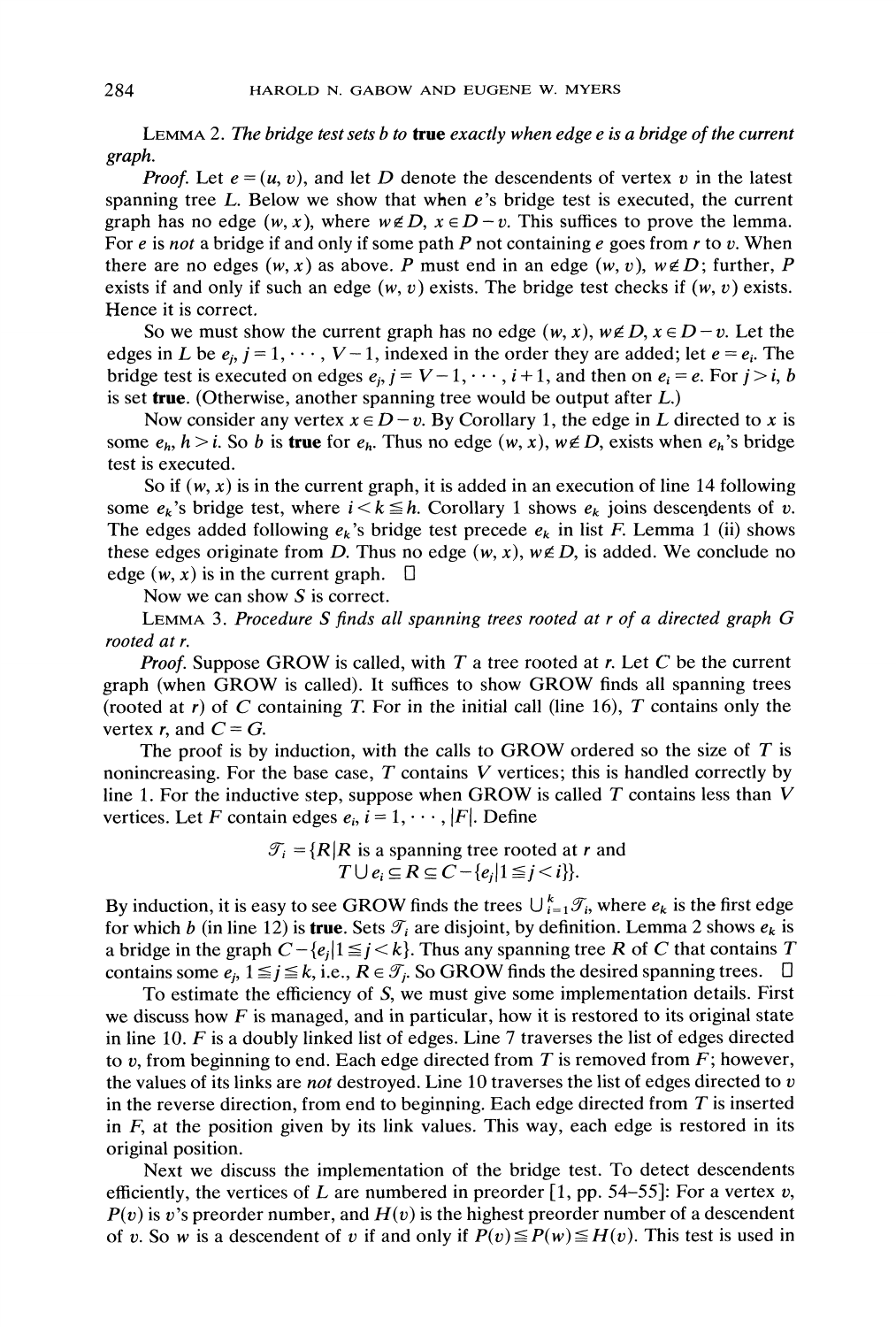line 12. In line 1, when L is formed, the values  $P(v)$  and  $H(v)$  are computed and stored in the data structure for L.

Now we derive the resource bounds for S.

LEMMA 4. Procedure S uses  $O(EN)$  time and  $O(E)$  space on a directed graph rooted at r.

Proof. First consider time. One execution of the body of the repeat loop (lines 4-12), excluding the recursive call (line 8), takes time proportional to the number of edges directed to and from vertex  $v$ . Here  $v$  is the vertex added to  $T$ . In the process of generating a spanning tree,  $v$  ranges over all vertices (except  $r$ ). So the total time in the loop body for one tree is  $O(E)$ . This dominates the run time of S, which thus is  $O(EN).$ 

Next consider the space. The graph  $\dot{G}$  is stored as a collection of doubly linked lists of edges directed to and from each vertex. This uses  $O(E)$  space. At any point in the computation, an edge  $e$  may be on the  $F$  list, or on at most one  $FF$  list. So  $F$  and FF use  $O(E)$  space. In addition,  $O(V)$  space is needed for T, P, and H. Thus the space is  $O(E)$ .  $\Box$ 

Now consider the problem of finding all spanning trees of <sup>a</sup> directed graph. The possible root vertices  $r$  form a strongly connected component that precedes all others. A strong connectivity algorithm can be used to find these roots in time  $O(V+E)[12]$ . Then procedure S can be applied to each root. So we have the following result.

THEOREM 1. All spanning trees of a directed graph can be found in time  $O(V+$  $E + EN$ ) and space  $O(V + E)$ .

Next consider the problem of finding all spanning trees of an undirected graph. If the graph is made directed (by giving each edge both directions), and root  $r$  is chosen arbitrarily, then procedure S finds all spanning trees of the undirected graph. The time can be estimated more precisely, as follows:

THEOREM 2. All spanning trees of an undirected graph can be found in time  $O(V+E+VN)$  and space  $O(V+E)$ .

Proof. We need only show the time bound. Line 1 does a preorder traversal and outputs each spanning tree; the time is clearly  $O(V)$  per tree, or  $O(VN)$  total. Now we analyze the time spent in lines  $4-12$ , when edge e is added. Ignoring the recursive call (line 8), the time is proportional to the number of edges incident to v. Now we consider two cases, and show in each case the total time in lines  $4-12$  is  $O(VN)$ .

First suppose  $e$  is a bridge. Each edge  $f$  incident to  $v$  is in some spanning tree  $R$ containing  $T \cup e$ . Charge the time spent on f,  $O(1)$ , to R. Then each spanning tree gets charged  $O(V)$ . So a total time  $O(VN)$  is spent on bridges in lines 4–12.

Now suppose *e* is a nonbridge. The time spent on *e* in lines 4–12 is  $O(V)$ . Now we show there are exactly  $N-1$  nonbridges, so the total time spent on nonbridges is  $O(VN)$ : Let the nonbridge e correspond to the tree L used in e's bridge test. Since e fails the test, it gets deleted, and another tree is grown before the next bridge test. So a given tree  $L$  corresponds to at most one nonbridge. If  $L$  is any spanning tree but the last one found, it is used in the bridge test for some nonbridge. So it corresponds to precisely one nonbridge. Thus there are exactly  $N-1$  nonbridges.  $\Box$ 

Procedure  $S$  can be sped up in a number of ways. The preorder labeling of trees can be done as trees are grown. Several trees can be grown at once (e.g., each edge  $(w, v)$  in line 7 gives a spanning tree. Algorithms using this "factoring" approach are [2, pp. 20–25], [8]). However, if each tree is output as a list of edges,  $O(VN)$  time is required for the output step. So on undirected graphs, the algorithm is optimal, to within a constant factor.

We have programmed  $S$  and other spanning tree algorithms in FORTRAN on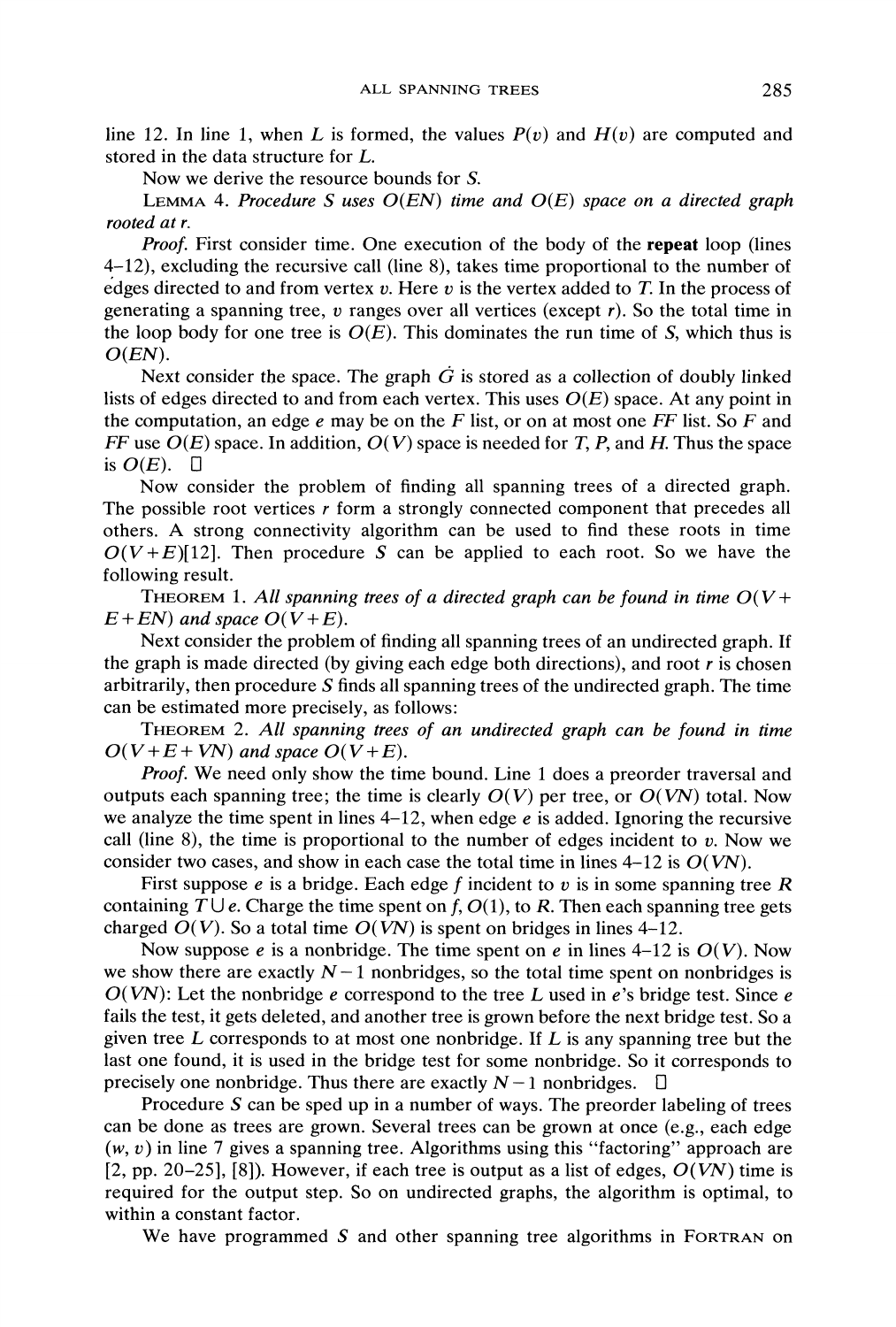| TABLE 1.<br>Time for graphs with $V = 10$ . |     |     |     |     |      |      |  |  |
|---------------------------------------------|-----|-----|-----|-----|------|------|--|--|
| Ν                                           | 50  | 105 | 310 | 680 | 839  | 1415 |  |  |
| $t$ (msec)                                  | 100 | 180 | 456 | 831 | 1048 | 1634 |  |  |

the CDC6400. Compared to the Minty, Read and Tarjan algorithm,  $S$  is over 3 times faster for  $6 \le V \le 10$ ,  $8 \le E \le 14$ ; the difference increases with denser graphs. Table 1 shows that the time for S, with V fixed at 10, is approximately proportional to  $N$ , as predicted by the  $O(VN)$  time bound.

3. Open problems. This section briefly discusses two problems related to this work. The first is to improve the  $O(V + E + EN)$  time bound for spanning trees of a directed graph. To illustrate the difficulty here, consider the family of graphs illustrated in Fig. 3. The top part consists of N paths of length 2 from  $r$  to  $s$ ; the bottom part is a directed path of length  $N$  from  $s$  to  $t$ , plus all possible back edges. The



FIG. 3. Difficult graph.

algorithm of Theorem 1 uses  $O(EN)$  time on these graphs. The time spent repeatedly scanning back edges is "wasted." (As a point of interest, note the algorithm of [11] can use exponential time per tree on these graphs.)

The second problem is, can the computation tree of  $S$  (Fig. 2) be represented in less than  $O(VN)$  space? Note some computation trees have  $O(VN)$  nodes. For